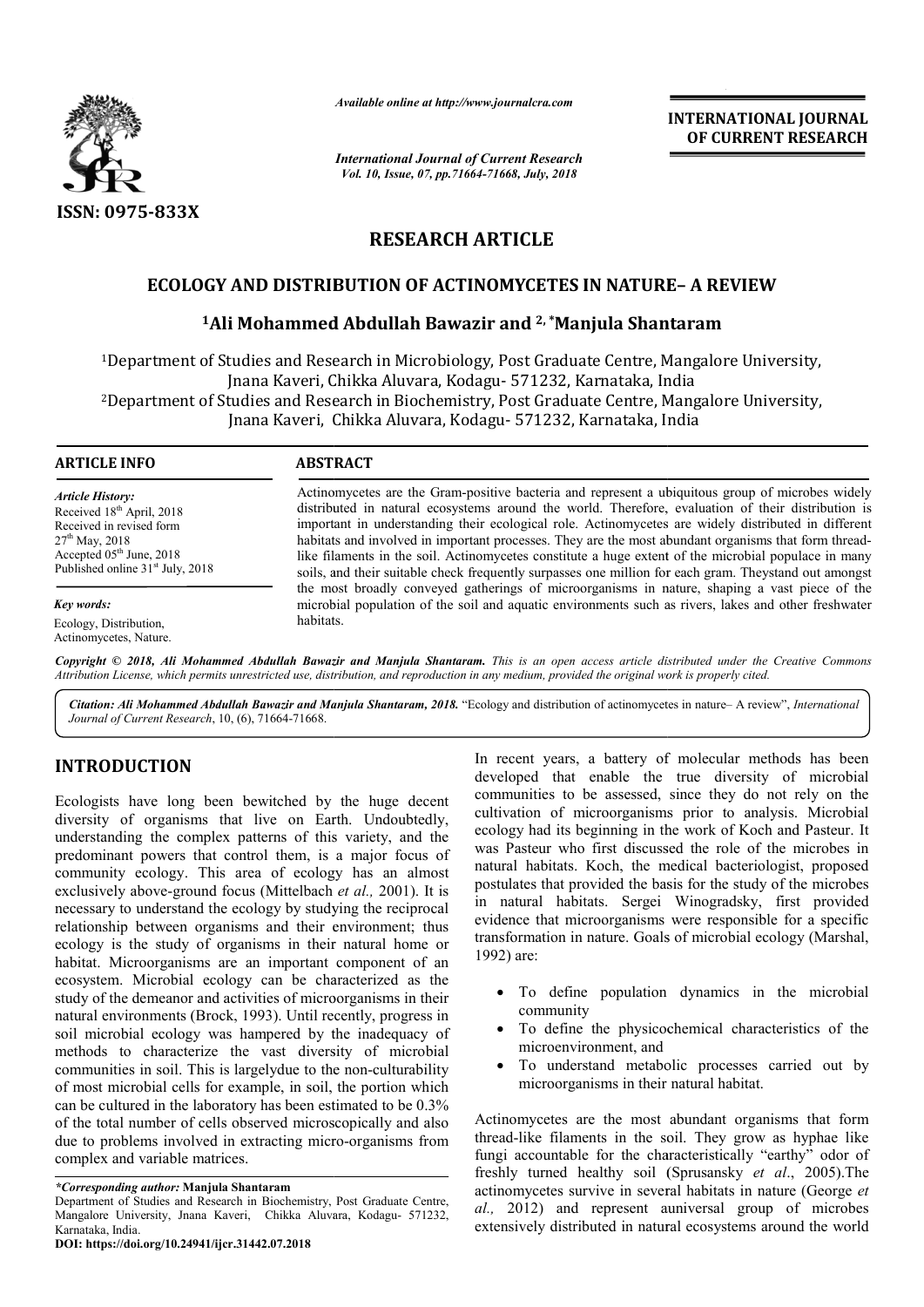(Srinivasan *et al.,* 1991). They are originally soil inhabitants (Kuster, 1968) but have been found significantly distributed in a various range of aquatic ecosystem, including sediments collected from deep sea (Walker and Colwell, 1975; Colquhoun *et al*., 1998), even from greatest depth Mariana Trench (Takami *et al*., 1997; Pathom-aree *et al*., 2006). Actinomycetes are a standout amongst the most broadly conveyed gatherings of microorganisms in nature, shaping a vast piece of the microbial populace of the soil and aquatic environments such as rivers, lakes and other freshwater habitats (Goodfellow and Williams, 1983). A microorganism can live in conditions of extreme temperature, acidity, alkalinity, or chemical concentration (Dubey and Maheshwari, 2009). Most of the extremophilic microorganisms produce enzymes and antibiotics. Actinomycetes were also isolated from uncommon habitat. In alkaline soils, alkalophilic actinomycetes were isolated at (*Streptomyces and Nocardiopsis*) pH 10-12 surrounding mineral springs (Jiang *et al.,* 1993) and another species of alkalophilic actinomycetes from a soda lake soil (pH10) was described as *Bogoriella caseilytica* (Groth *et al*., 1997). In another study, *Saccharomonospora halophila* was isolated with optimum growth at 10% NaCl from marsh soil (Al-Zarban *et al*., 2002). Mevs *et al.,* (2000), published a studyon *Modestobacter multiseptatus*, a psychrophilic strain with optimum growth at temperature 11-13˚C which was isolated from transantarctic mountain soils. In 1997 Suzuki *et al.,* published a study stating that optimum growth temperature for psychrophilic actinomycetes, *Cryobacterium psychrophilum*, is 9-12˚C and did not grow at a temperature higher than 18˚C which was isolated from Antartica soil. Further, a study was published in 2000 by Zakalyukina *et al.,* stating that acidophilic actinomycetes were isolated from acidic forest and peat soils, mainly *Streptomyces* and *Micromonospora.* Dey and Chaphalkar (1998) isolated thermophilic *Streptomyces spp.* from slime and water samples of meteoritic crater. This isolate grew on agar at 55˚C, with only 18 hours' sporulation time. It produced protease at 55˚C and the enzyme was stable up to 85˚C at 7.5-12 pH range. Few rare thermo-tolerant actinomycetes isolated from desert soils of Mojave Desert, California belonged to genera *Microbispora*, *Nocardia*, *Microtetraspora*, *Amycolaptosis*, *Actinomadura* and *Saccharothrix* were reported by Takahashi *et al*., (1996). These actinomycetes grew at temperature up to 50˚C.

#### **Distribution in nature**

*Soil:* Actinomycetes constitute a huge extent of the microbial populace in many soils, and their suitable check frequently surpasses one million for each gram. The soil is likewise the most productive wellspring of segregates, huge numbers of which deliver antibiotics and other valuable metabolites *in vitro*. Delegates of more than 90% of actinomycete genera have been isolated from soil (McCarthy and Williams, 1990). The soil is the widest habitat of actinomycetes which can be found in a wide range of soils (Williams *et al.,* 1989). It has been watched that the actinomycetes in the soil become connected to surfaces, for example, plant deposits or fungal hyphae (Mayfield *et al.,* 1972), and they may have a vital natural part in the degradation of litter in soil (Goodfellow and Simpson, 1987). The biggest groupings of actinomycetes can be found in the organic horizon (Hagedorn, 1976). In many soils, *Streptomycetes* involve 1-20% of the aggregate feasible tally (Kutzner, 1986), and 64-97% of the cultivable actinomycetes (Wang *et al.,* 1999). The more arid the soil and

cooler the atmosphere, the higher the extent of the *Streptomycetes* (Xu *et al.*, 1996). In coniferous backwoods soil in Finland, actinomycetes stayupto 5 % of the feasible tally (Elo *et al*., 2000). Actinomycetes may assume a part in advancing plant development, through control of root pathogens or in some aberrant route, since a few species can produce antifungal compounds (Hamby and Crawford, 2000). Actinomycetes are industrially utilized as biocontrol specialists (Raatikainen, 1995). Then again, Streptomyces spp. is the causative operator of potato scab, a plant malady, which makes critical money related misfortunes the horticultural group (Takeuchi *et al*., 1996).A broad examination was completed by Mansur (2003) to explore the event and a conveyance of actinobacteria distribution from dry area, Saint Catherine, South Sinai, Egypt. Two hundred eightactinobacteria were isolated and identified from ten soil samples. The existence of high population of actinobacteria was significantly correlated (P<0.001) with organic matter and soil moisture contents. The predominant genus in all soil sample was *Streptomyces*(n=74), followed by *Nocardia* (n=50), and other isolates were identified as *Actinomadura, Nocardiopsis, Psudonocardia, Rhodococcus, Micromonospora* and *Steptosporangium*.

*Aquatic habitats:* Watery environment varies highly from earthly natural surroundings; biological characteristics of watery actinomycetes and their delivery are expected to be not the same as those of soil actinomycetes. They have been isolated from freshwater as well as marine environments. Research on the biodiversity of aquatic actinomycetes is not basic for major studies, yet important for practical exploitation (Jiang and Xu, 1996). Moran *et al.,* (1995) demonstrated that in seaside swamp residue, actinomycetes represented 2-5% of the microbial group, and were an indigenous populace. Every now and then, actinomycetes likewise grow in drinking water tank influencing the water quality by causing soil smells, which are because of their generation of volatile secondary metabolites, for example, geosmin and methyl isoborneol (Wood and Goss, 1985). Actinomycetes from aquatic habitats have gotten nearly little consideration. Mostly genera present in water are *Actinoplanes, Micromonospora, Nocardia, Rhodococcus, Streptomyces,* and *Thermoactinomyces.* An assortment of genera has been isolated from seawater and marine sediments including*Streptomyces, Micromonospora, Microbispora* and *Nocardia* (Shejul, 1998). In the current years, marine microorganisms have turned out to be imperative in the investigation of novel microbial items showing antimicrobial, antiviral, antitumor, and anticoagulant and cardio active properties (Austin, 1989). These active compounds may fill in as a model framework in the revelation of new medications (Bernan *et al*., 1997). A sum of 90 actinobacteria were isolated from 11 unique type of marine sponges that had been collected from seaward Ras Mohamed (Egypt) and from Rovinj (Croatia) and reported by Abdel mohsen *et al.,*(2010).

*Roots:* Actinomycetes exist in the rhizosphere and rhizoplane of numerous plants, and Frankia strains are nitrogen-fixing endophytes in root nodules of different non-leguminous bushes and trees.There have been shockingly couple of quantitative investigations, but R: S ratios in light of feasible tallies are regularly low fruitless soils, while those in sand rises extended from 16 to 50. The endophyte seen in the root nodules of nonleguminous plants was for some time suspected to be an actinomycete, which was confirmed by its underlying isolation from *Comptonia* root nodules (Callaham *et al.,* 1978). The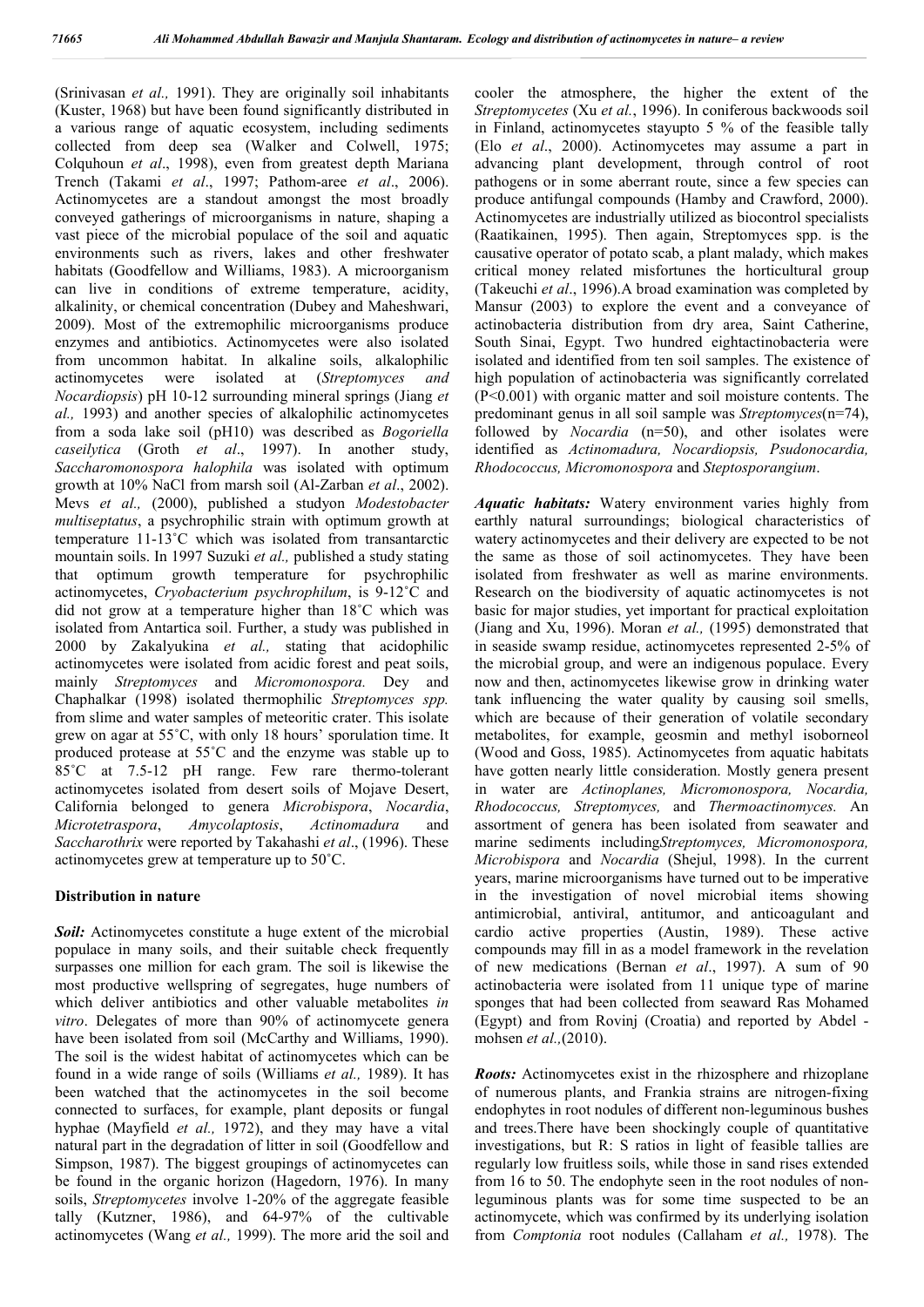confirmation of saprophytic action of Frankia in soil is as yet obscure, however, Baker (1988), recommended that it is very liable to be suited for life as a soil saprophyte. Figueiredo de Vasconcellos *et al*., (2010) surveyed the actinobacterial population from the rhizosphere soil of *Araucaria angustifolia*. They isolated 103 isolates of actinobacteria by using five different culture media for the comparison of their effectiveness in isolation of actinobacteria. A total of 25 soil samples were collected from rhizosphere regions of different plants from a farm in Sungai Ramal Luar, Malaysia. These samples were treated with and without calcium carbonate. About 300 actinobacterial isolates with different morphology were obtained by Yi Ng and Amsaveni (2012). A study was undertaken to isolate biologically diverse actinobacteria from rhizosphere soils of medicinal plants collected from different locations of Yercaud Hills belonging to Eastern Ghats of Southern India, and 20 different isolates of actinobacteria were obtained. Further, the actinobacterial populations were also correlated with soil nutrients (Nithya and Ponmurugan, 2012).

*Composts and moldy fodders:* These environments contain awidespread various populace of actinomycetes whose expansion has been energized by clammy, aerobic and impartial to alkaline pH conditions. Microbial activity, in general, is dynamic by the high organic natural content and self-warming outcomes in the progression from a mesophilic to thermophilic microflora. The superiority of actinomycetes is established, and can even be specifically seen as a surface blossom, named 'fire tooth', in fertilizers (Williams *et al*., 1984). Mixing to keep aerobic conditions is an imperative piece of the composting procedure and has suggestions for inspecting since the actinomycetes populace should, consequently, be uniformly distributed. In moldy fodders, which incorporate substrates with altogether different properties, e.g., straw and grain, localized areas of actinomycetes activity are more probably have developed, with the likelihood of the aerobic and thus acidic region which should be avoided during sampling. Actinomycetes are found in fertilizers and feed, particularly in self-warmed feed or grain (Lacey and Crook, 1988). Amid the beginning times of treating the soil or self-heating, mesophilic species are available, but these are replaced by thermo-tolerant species like *Streptomyces albus* or *Streptomyces griseus* and with growing temperature, the genuine thermophilic species have their spot (Goodfellow and Simpson, 1987).Thermophilic strains were isolated from fertilizers in numbers going from  $10<sup>3</sup>$  to  $10<sup>5</sup>$  cfu/g dry weight and in the moldy hay from  $10^5$  to  $10^7$  cfu/g dry weight (Goodfellow *et al.,* 1987). The strains were distributed out to groups, viz., *Streptomyces thermovulgaris, Streptomyces thermoviolaceus, Streptomyces macrosporus, Streptomyces megasporus* and *Streptomyces thermolineatus* (Goodfellow *et al.*, 1987).

Air: The capacity of actinomycete spores to go about as respiratory allergens have given the principal impulse to ponder on the recuperation of actinomycetes from the air. This connection between actinomycete spores and respiratory disease has produced a considerable measure of data on numbers and types of actinomycetes found in air (Lacey, 1988).

*Various habitats:* Actinobacteria are known to occur in typical conditions, as well as in extreme environments, which are described by acidic/basic pH, low or high temperatures, saltiness, high radiation, low levels of accessible dampness,

and nutrient supplements (Zenova *et al.,* 2011), so the various physiology and metabolic flexibility of extremophilic actinobacteria let them remain due under hateful and bad conditions (Shivlata and Satyanarayana, 2015). Recovery of actinomycetes from the assortment of environments beyond those discussed above can more often than not by straightforward adjustment of routine systems. There are various circumstances where the idea of the natural surroundings required the improvement of specific procedures. Actinomycetes have been found in the digestive organs of arthropods, gut substance and fecal matter of millipedes, and the natural movement of the millipedes is responsible for acquiring a surface population of actinomycetes in the soil (MacCarthy and Williams, 1990). *Streptomycetes* constituted 15 to 50% of the aggregate of gut microflora. *Micromonosporapropionic* is able to do breaking down cellulose from the gut. *Rhodococcus* spp was isolated by Ivshina in 1981 from oilfield groundwater (McCarthy and Williams, 1990).

### **Role of actinomycetes in ecosystem**

Actinomycetes are found in considerable number as a main component in most soils. In most ecological systems, they are saprophytic with a major role in soil organic matter decomposition (Arai, 1997). Actinomycetes are an ecologically important group, which play a significant role in several biological processes such as biogeochemical cycles, bioremediation (Chen *et al*., 2015), bio-weathering (Cockell *et al*., 2013), and plant growth improvement (Palaniyandi *et al.,* 2013). According to Goodfellow and Williams (1983), actinomycetes play an essential biological part in biodegradation of plant litter, especially in the unmanageable lignocellulose segment. Since they remain as dormant spores, sporangia or resting cocci, actinomycetes will automatically germinate in the occasional presence of exogenous nutrients (Mayfield *et al.*, 1972). Apart from nutrient availability, there are other environmental factors that could affect the growth of actinomycetes such as soil temperature, pH and moisture content (Goodfellow and Williams, 1983). In rhizosphere soil, actinomycetes are capable of producing antibiotics and other beneficial metabolites. Therefore, they have a possibility in influencing the rhizospheric pathogens. Getha and Vikineswary (2002) stated the possibility of Streptomyces spp., as a biocontrol agent against fungal pathogens especially in commercial crops*.* Potential in biocontrol aspect also proved in other study by Vercesi *et al*., (1992) which reported that *Streptomyces* spp. isolated from grapes have antifungal activity against pathogenic yeast and fungi from the same habitat. On the contrary, there are some species of *Streptomyces* regarded as pathogen such as *S. turgidiscabies* which causes erumpent scab lesions on potatoes in Hokkaido, Japan. This species was isolated from soil (Miyajima *et al*., 1998). Additionally, Park *et al*. (2003) stated that the potato scab disease was created by other species of Streptomyces *(S. luridiscabiei, S. puniciscabiei and S. niveiscabiei).*

#### **Conclusion**

Actinomycetes are known to exist in nature like terrestrial soils, aquatic habitat, as well as in extreme environments, which are having acidic/basic pH, low or high temperatures, saltiness, high radiation, low levels of accessible dampness, and nutrient supplements. Hence, actinomycetes are an ecologically important group, which play a crucial role in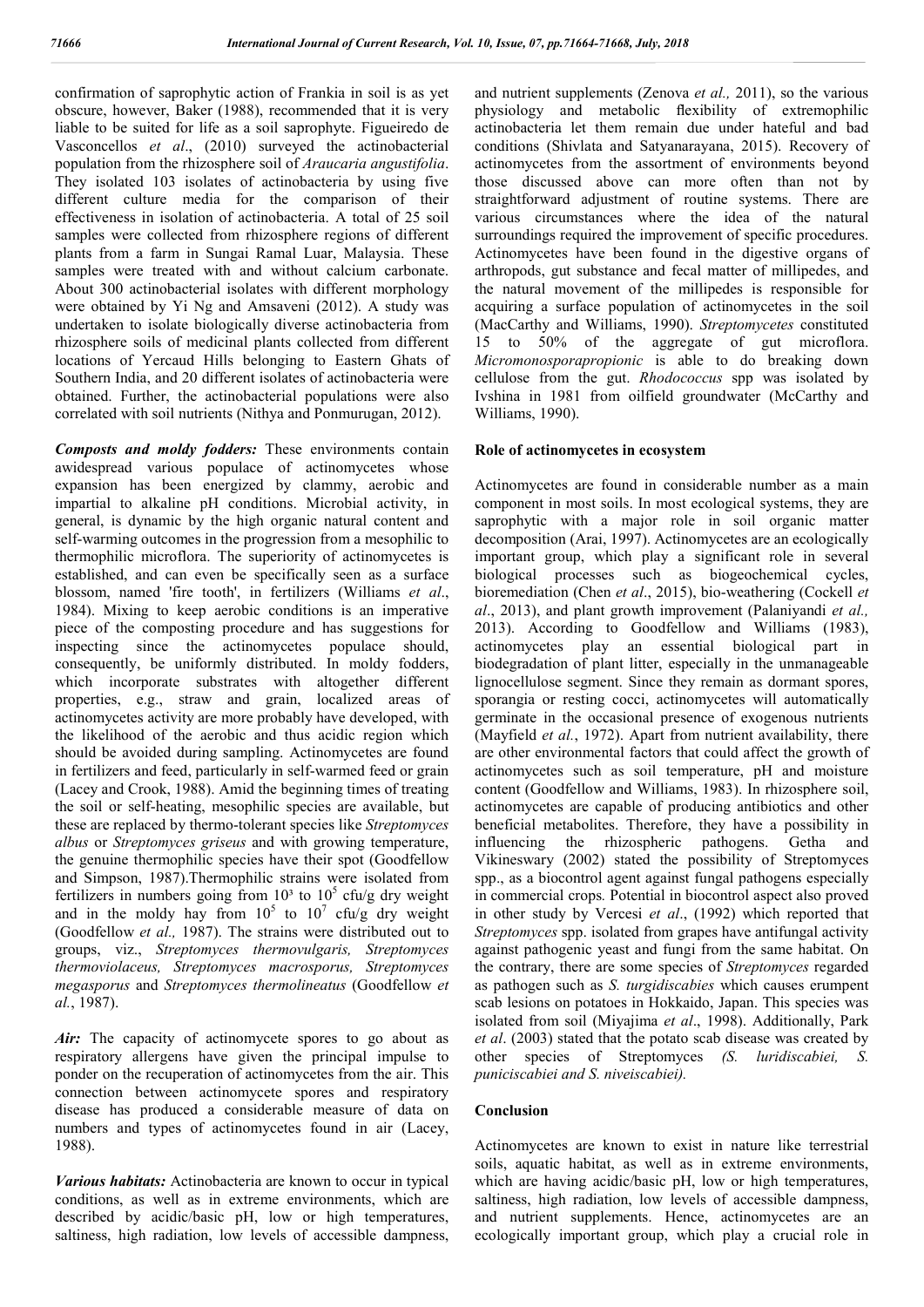several biological processes such as biogeochemical cycles, bioremediation, bio-weathering and plant growth improvement.

### **REFERENCES**

- Al-Zarban, S.S., Abbas, I., Al-Musallam, A.A., Steiner, U., Stackebrandt, E., & Kroppenstedt, R.M. 2002. Nocardiopsis halotolerans sp. nov., isolated from salt march soil in Kuwait*. Int J Syst Evol Microbiol.,* 52: 525- 529.
- Arai, T. 1997. What are Actinomycetes? Atlas of Actinomycetes',The Society for Actinomycetes Japan (SAJ), Asakura Publishing Co., Ltd., Japan, 176-191.
- Baker, D. 1988. The isolation and cultivation of actinomycetous root nodule endophytes. In: Symbiotic Nitrogen Fixation in the Management of Temperate Forests (J.C. Gordon, C. T. Wheeler and D. A. Perry, eds.), pp, 38- 56. Forestry Research Laboratory Corvallis, Oregon State University.
- Brock, T. D. 1993. Origin and status of microbial ecology. In: Trends In Microbial Ecology. (Guerrero, R. and Pedros– Alio, C. Eds.), pp. 201-206. Proc. VIth Internl. Symp. Microbial Ecol., Spanish Society for Microbiol.
- Callaham, D. D. Tredici, P. and Torrey, J. G.1978. Isolation and cultivation *in vitro* of the actinomycete causing root nodulation in *Comptonia*. *Science*., 199: 899-902.
- Chaphalkar, S.R. and Deys, 1998. Thermostable alkaline mettalloprotease from newly isolated alkaliphilic Streptomyces diastaticus Strain SSI. *Indian J. Biochem. Biophys*, 35: 34-40.
- Chen, M., Xu, P., Zeng, G., Yang, C., Huang, D., and Zhang, J. 2015. Bioremediation of soils contaminated with polycyclic aromatic hydrocarbons, petroleum, pesticides, chlorophenols and heavy metals by composting: applications, microbes and future research needs. *Biotechnol. Adv.* 33:745-755.
- Cockell, C. S., Kelly, L. C., and Marteinsson, V. 2013. Actinobacteria - an ancient phylum active in volcanic rock weathering. *Geomicrobiol., J.* 30: 706-720.
- Colquhoun JA, Mexson J, Goodfellow M, Ward AC, Horikoshi K, Bull AT. 1998. Novel rhodococci and other mycolate actinomycetes from the deep sea. Antonie van Leeuwenhoek. 74:27-40.
- Dubey, R.C and Maheshwari, D.K. 2009. Textbook of Microbiology. $10^{th}$ , New Delhi, Rajendra Ravindra.
- Elo, S. Maunuksela, L. Salkinoja-Salonen, M. Smolander, A. and Haahtela, K. 2000. Humus bacteria of Norway spruce stands: plant growth promoting properties and birch, red fescue and alder colonizing capacity. *FEMS Microbial Ecology.,* 31: 143-152.
- Figueiredo de Vasconcellos, R.L., da Silva, M. C. P., Ribeiro, C.M., Cardoso E. J. B. N.2010.Isolation and screening for plant growth-promoting (PGP) actinobacteria from Araucariaangustifolia rhizosphere soil. *Scientia Agricola*, 67(6):743-746.
- George M, Anjumol A, George G, Mohamed Hatha AA.2012. Distribution and bioactive potential of soil actinomycetes from different ecological habitats. *Afr J Microbiol Res*., 6:2265-2271.
- Getha K, Vikineswary S. 2002. Antagonistic effects of Streptomyces violaceusniger strain G10 on *Fusarium oxysporum* f. sp. cubense race 4: indirect evidence for the role of antibiosis in the antagonistic process. *J. Ind. Microbiol*., 28: 303-310.
- Goodfellow, M. and Simpson, K. E. 1987. Ecology of streptomycetes*. Front in App Microbiol*., 2: 97-125.
- Goodfellow, M. and Williams, S. T. 1983. Ecology of actinomycetes. *Ann. Rev. Microbiol*., 37: 189-216.
- Goodfellow, M. Lacey, J. and Todd, C. 1987. Numerical classification of thermophilic streptomycetes. *J of Gen Microbiol*., 133: 3135-3139.
- Hagedorn, C. 1976. Influences of soil on activity of *Streptomyces* inhabiting forest soils. *Appl Environ Microbiol*., 432: 368-375.
- Hamby, M. K. and Crawford, D. L. 2000. The enhancement of plant growth by selected *Streptomyces* species. Abstracts of the 100<sup>th</sup> General Meeting of the ASM, American Society for Microbiology, Washington DC, pp. 567.
- Jiang, C., Xu, L. 1993. Actinomycete diversity in unusual habitats, Actinomycetes 4:47-57.
- Kuster E. 1968. Taxonomy of soil actinomycetes and related organisms. In: Gray S, ParkinsonT,Editors. Ecology of soil bacteria. Liverpool: Liverpool University Press,
- Kutzner, K. J. 1986. The family *Streptomycetaceae*. In: The prokaryotes, A Handbook on Habitats, Isolation, and Identification of Bacteria. (Starr, M. P. Stolp, H. Trper, H. G. Marshal, K. C. 1992. Microbial Ecology: Whither goest thou. In: Trends In Microbial Ecology. (Guerrero, R. and Pedros–Alio, C. Eds.), pp. 5-9. Proc. VIth Internl. Symp. Microbial Ecol., Spanish Society for Microbiol.
- Lacey, J. 1988. Actinomycetes as biodeteriogens and pollutants of the environment. In Actinomycetes in Biology, (Goodfellow, M. Williams, S. T. and Mordarski, M. Eds.), pp 359-432. London: Academic Press.
- Lacey, J. and Crook, B. 1988. Fungal and actinomycete spores as pollutants of the workplace and occupational allergens. *Ann of Occup Hygiene,* 32: 515-533.
- Mansour, S.R. 2003. The occurrence and distribution of soil actinomycetes in Saint Catherine area, South Sinai, Egypt. *Pak. Biol. Sci.,* 6(7): 721-728.
- Mayfield, C. I., Williams, S. T., Ruddick, S. M., Hatfield, H. L., 1972. Studies on the ecology of actinomycetes in soil. IV. Observations on the form and growth of streptomycetes in soil. *Soil Biol. Biochem.,* 4(1): 79-91.
- McCarthy, A. J. and Williams, S. T. 1990. Methods for studying the ecology of actinomycetes. *Methods in Microbiol.* 22: 534-562.
- Mittelbach, G.G., Steiner, C.F., Scheiner, S.M., Gross, K.L., Reynolds, H.L., Waide, R.B., Willig, M.R., Dodson, S.I. & Gough, L. 2001. What is the observed relationship between species richness and productivity? *Ecology*, 82: 2381-2396.
- Miyajima, K., Tanaka, P., Takeuchi, T. and Kuninsga, S. 1998. Streptomyces turgidiscabies sp. nov. *Int. J. Syst. Evol. Microbiol*., 48: 495-555.
- Moran, M. A. Rutherford, L. T. and Hodson, R. E. 1995. Evidence for indigenous *Streptomyces.* populations in a marine environment determined with a 16S rRNA probe*.Appl and Env Microbiol.,* 61: 3695-3700.
- Nithya, b., and Ponmurugan, P. 2012.Studies on actinomycetes diversity in Eastern Ghats (Yeercaud hills) of southern India for secondary metabolism production. *Inter J agri res.,* 7(3):152-159.
- Palaniyandi, S. A., Yang, S. H., Zhang, L., and Suh, J. W. 2013. Effects of actinobacteria on plant disease suppression and growth promotion. *Appl. Microbiol. Biotechnol.,* 97: 9621–9636.
- Park, D.H., Kim, J.S., Kwon, S.W., Wilson, C, Yu, Y.M., Hur, J.H. and Lim, C.K. 2003. Streptomyces luridiscabiei sp. nov., S. puniciscabiei sp. nov. and S. niveiscabiei sp. nov.,